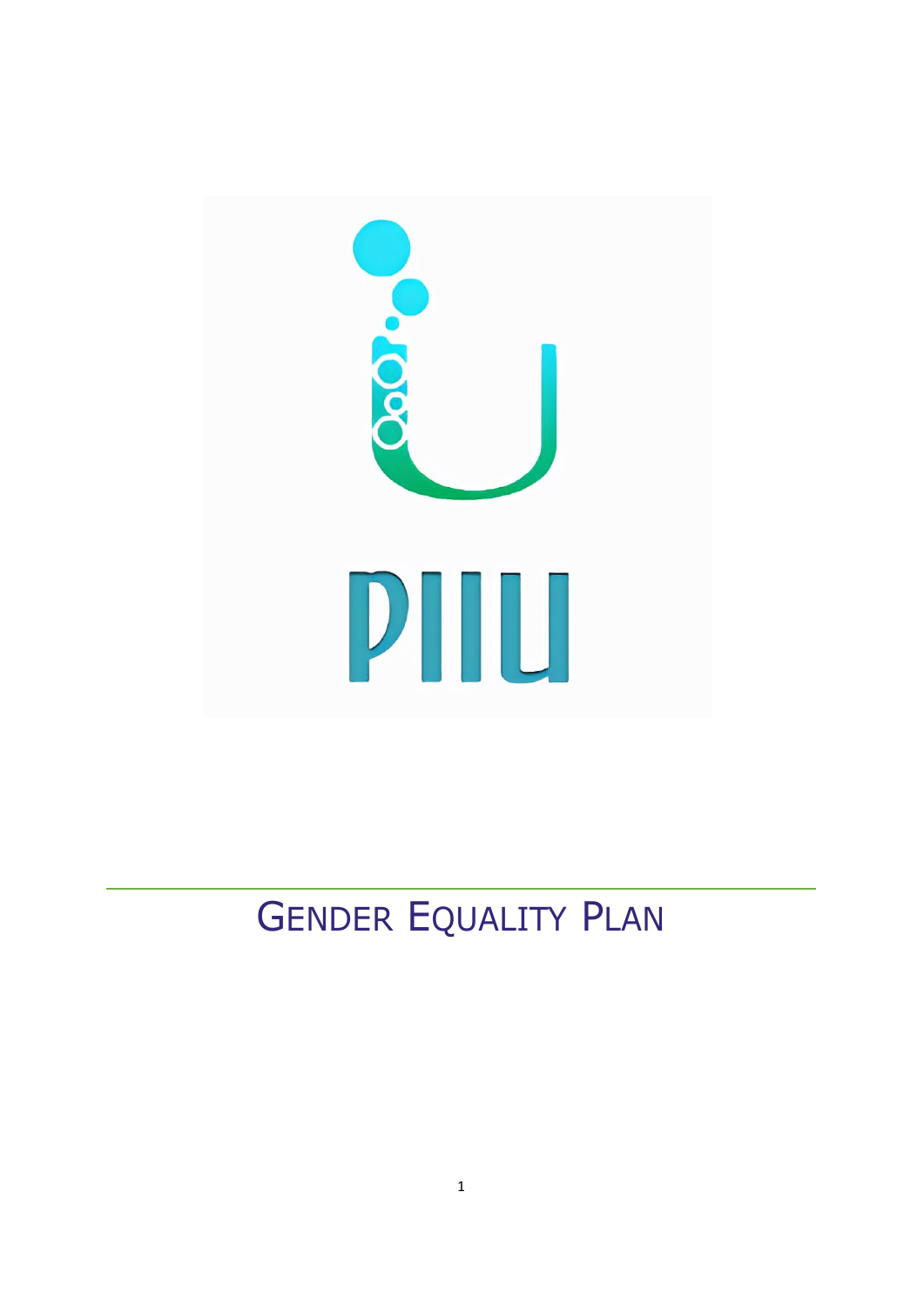### **Table Of Contents**

| 1.                                                                              |                      |                                                                                           |
|---------------------------------------------------------------------------------|----------------------|-------------------------------------------------------------------------------------------|
| 2.                                                                              |                      |                                                                                           |
|                                                                                 |                      |                                                                                           |
|                                                                                 | 2.1.1.               | Incorporating gender-related issues into internal procedures and regulations 5            |
|                                                                                 | 2.1.2.               | Providing the institutional GEP to newly recruited staff as part of the startingpack<br>5 |
|                                                                                 | 2.1.3.               | Promoting work-life balance as an improved approach to work  6                            |
|                                                                                 |                      |                                                                                           |
|                                                                                 | 2.2.1.               | Elaborating a Position Paper on gender equality in research, with a focus                 |
| 2.3. Gender equality in recruitment and career progression 6                    |                      |                                                                                           |
|                                                                                 | 2.3.1.               | Developing a tool for the internal monitoring of gender related data and                  |
|                                                                                 | 2.3.2.               | Establishing unbiased and transparent progression and development paths 7                 |
|                                                                                 |                      |                                                                                           |
|                                                                                 | 2.4.1.               |                                                                                           |
|                                                                                 | 2.4.2.               | Providing support, as Research Funding Organisation (RFO), to women's                     |
|                                                                                 | 2.4.3.               | Collecting data on gender representation among PIs in funded projects 8                   |
|                                                                                 | 2.4.4.               | Collecting information on gender policies in place in the applicant and funded            |
|                                                                                 | 2.4.5.<br>research 9 | Including in the call texts a focus on sex and gender in the content of the               |
|                                                                                 | 2.4.6.               | Promoting gender equality awareness among the peer reviewers  9                           |
| 2.5. Measures against gender-based violence, bullying and harassment, including |                      |                                                                                           |
|                                                                                 | 2.5.1.               | Adopting specific policies to contrast gender-based violence, bullying and                |
| 3.                                                                              |                      |                                                                                           |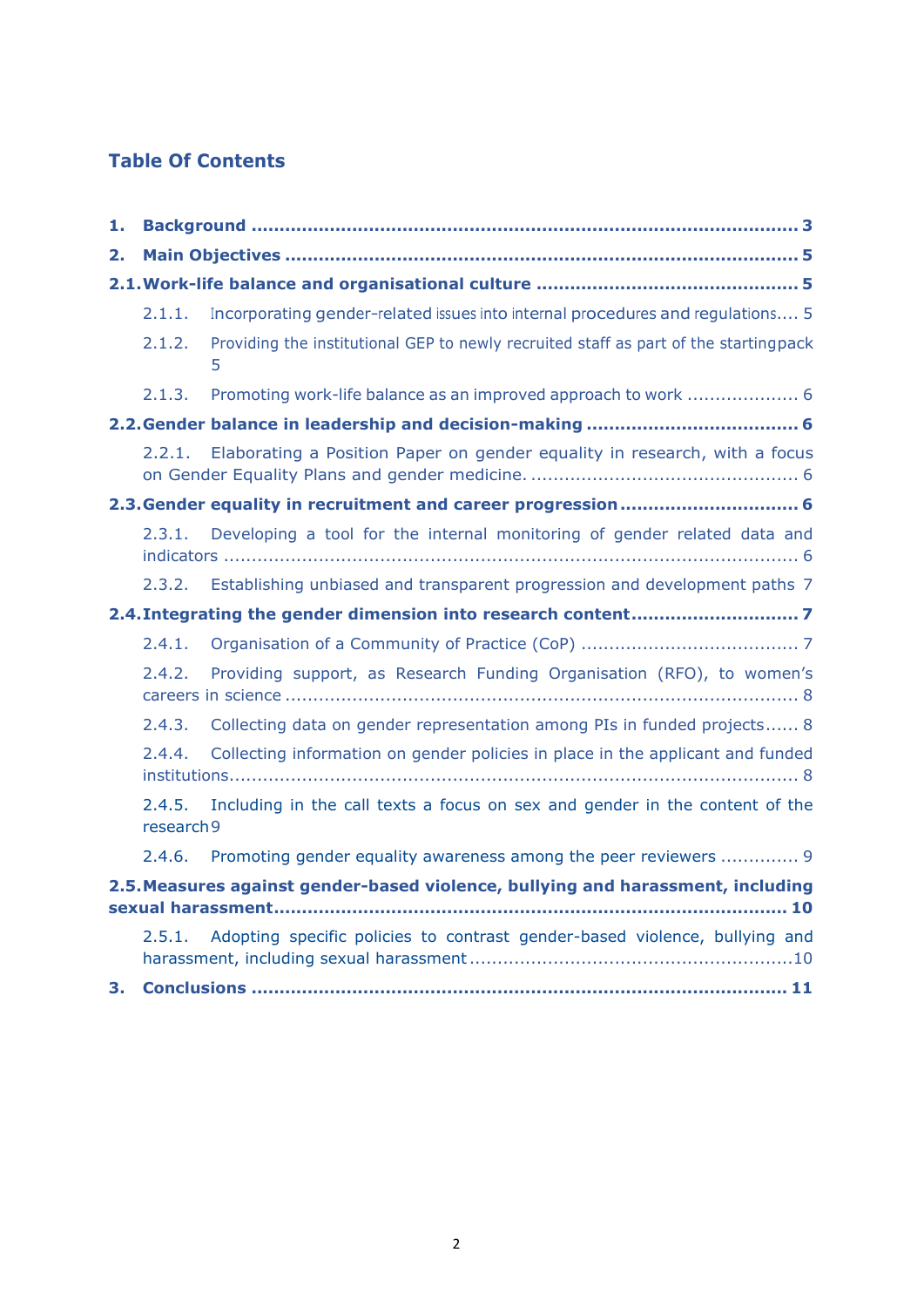### <span id="page-2-0"></span>**1. BACKGROUND**

PIIU is a not-for-profit organisation established in 2010, registered under the Italian Ministry of Research and member of the 6G Infrastructure Association.

It is specialized in Innovation Management, with the mission of creating value and facilitating linkage between academia and industry, with specific focus on the Technology Innovation domain.

#### PIIU main activities:

- Promoting research and innovation.
- Promoting innovation, providing support services to our associates and to private and public organizations in innovation processes, technology transfer, and funding for research and development.
- PIIU addresses ICT companies and research organisations worldwide collaborating with more than 125 project partners in Italian and International R&D programs.
- Attracting European and international research funds by participating in European projects, as those in the Horizon 2020, Horizon Europe, and international partnerships.
- Working in close collaboration with several IT companies, SMEs and start-ups for creating value and facilitating the efficiency of their core business operations in order to leveraging further investment and creating linkages with other regional/national initiatives.
- Providing support for the preparation of joint R&D proposals and comprehensive services for managing and supporting collaborative research projects and initiatives under the Horizon Europe and FTI programmes, as well as within the National Operative Programme (PON).
- Supporting EU project consortia in the implementation of dissemination and exploitation activities by providing guidelines, good practice examples and by offering activities for active dissemination and European exchange at transversal level.

PIIU acknowledges the benefits of gender equality in research, as part of the scientific excellence of the projects it funds.

PIIU aims to proactively set itself as an example to promote institutional changes in other Lombardy biomedical research institutions.

With this Gender Equality Plan (GEP), PIIU seeks to address gender inequalities and imbalances in R&I through the development and implementation of a context-specific GEP, formalising a set of actions aiming at a long term institutional transformation.

The design and implementation of this GEP will tackle the main issues of gender equality in research, following the advice of the Community of Practice, a community composed by researchers, grants offices staff with a shared interest in promoting gender equality.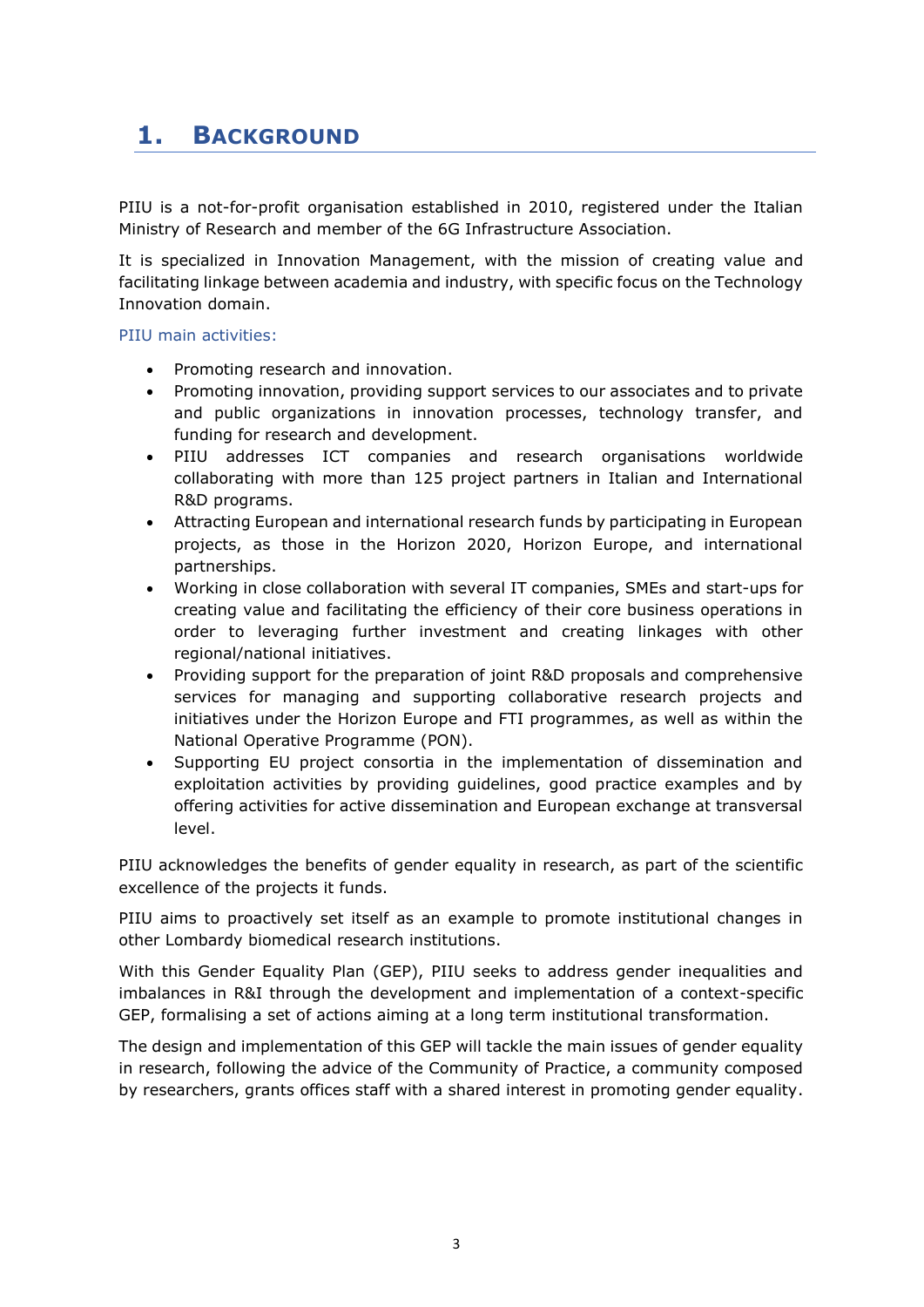#### **KEY POINTS**

• This GEP is a public document.

This GEP is an official document, approved by the Legal Representative and publicly available on PIIU website. The aim of this GEP is to acknowledge PIIU commitment to gender equality.

• Dedicated resources have been committed to the work on the GEP.

PIIU Director appoints every two year a staff member as Equality Coordinator, responsible for the coordination of the activities related to the implementation of the GEP. The Equality Coordinator will ensure that all PIIU staff members are actively involved in the actions of the GEP.

• Data collection and monitoring processes are in place.

PIIU supports a clear and transparent data collection in all processes related to internal staff recruitment and to funded research teams. Some data, in compliance with the EU GDPR, may not be published.

• Training and capacity building.

PIIU promotes and organises events for training and capacity building on the areas covered by the GEP for the regional scientific community and its partners. All staff is involved in the implementation of the GEP. PIIU management is committed to promote actions of awareness raising among staff members and to offer special trainings.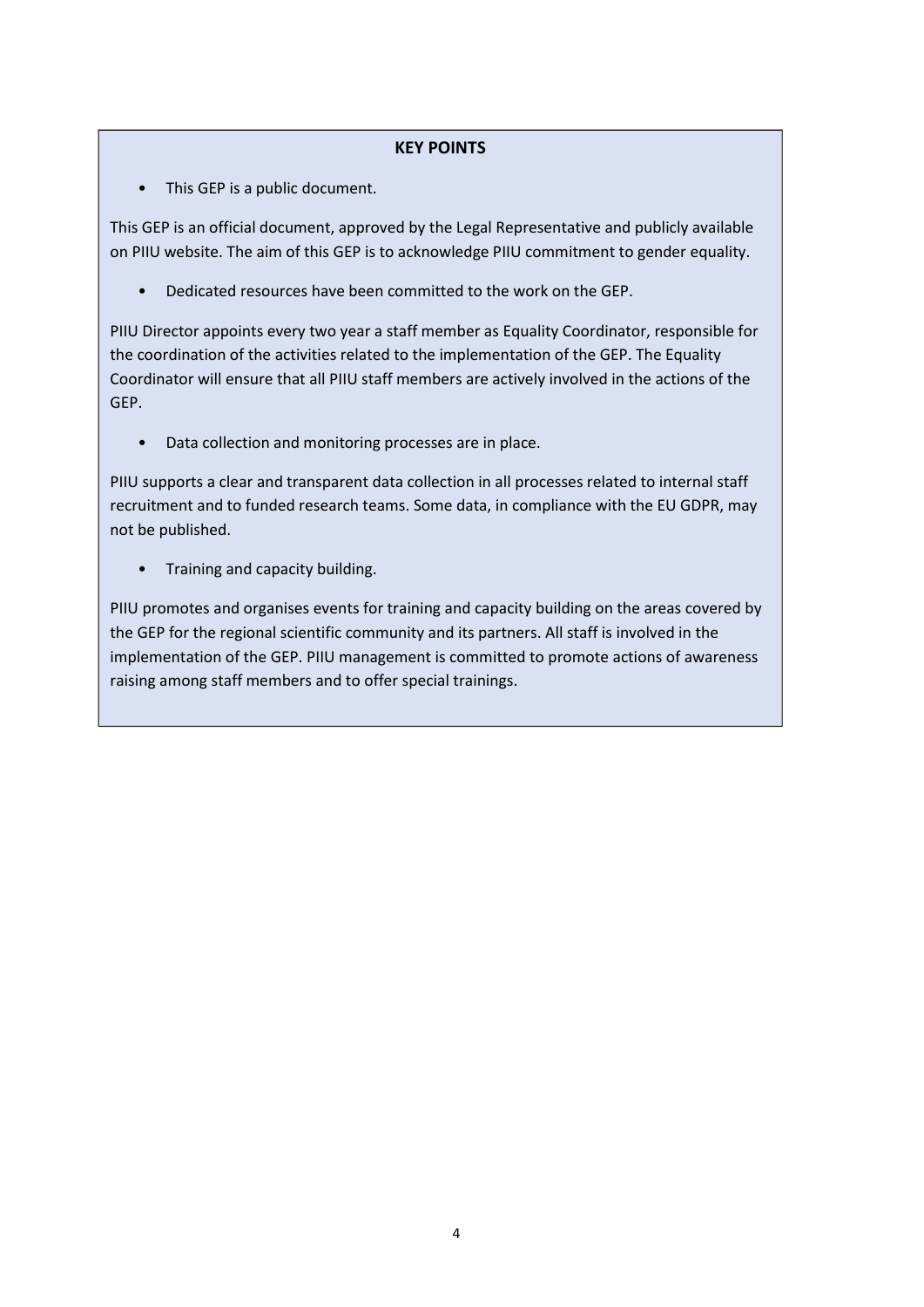### <span id="page-4-0"></span>**2. MAIN OBJECTIVES**

In line with the new requirements of Horizon Europe Framework, specific thematic areas have been identified:

- 1) Work-life balance and organisational culture;
- 2) Gender balance in leadership and decision-making;
- 3) Gender equality in recruitment and career progression;
- 4) Integrating the gender dimension into research content;
- 5) Measures against gender-based violence, including sexual harassment.

For the full achievement of gender equality in R&I, both a bottom-up and a top-down approach are necessary. The former indicates the support to organisations and researchers to address any gender imbalance, and the latter refers to the support to structural changes towards gender equality.

All areas are of equal importance for PIIU and can be viewed as priorities.

The Foundation aims at providing support to the organisations it funds to remove any existing barriers to gender equality, especially addressing the factors that limit equal participation and advancement of individuals.

<span id="page-4-1"></span>All activities are presented according to five thematic areas, which are interconnected.

### **2.1. WORK-LIFE BALANCE AND ORGANISATIONAL CULTURE**

#### <span id="page-4-2"></span>2.1.1. <sup>I</sup>NCORPORATING GENDER–RELATED ISSUES INTO INTERNAL PROCEDURES AND REGULATIONS

**Why?** Internal procedures are operational documents that describe the modus operandi of PIIU, according to the different roles. Clear, well-written and up-to-date procedures support transparency and accountability.

**Goals:** To provide an institutional recognition of the non-discrimination principle.

**How?** A careful analysis of internal procedures is carried out.

**Indicators:** Nr. of relevant procedures modified to include gender equality issues.

**Output:** Ethics code and recruitment procedures revised.

#### <span id="page-4-3"></span>2.1.2. PROVIDING THE INSTITUTIONAL GEP TO NEWLY RECRUITED STAFF AS PART OF THE STARTINGPACK

**Why?** It is fundamental that all new recruited staff members are aware that gender equality and inclusiveness are the core of PIIU organisational structure.

**Goals:** Increasing general awareness of gender equality and anti-discrimination principles in the organisation.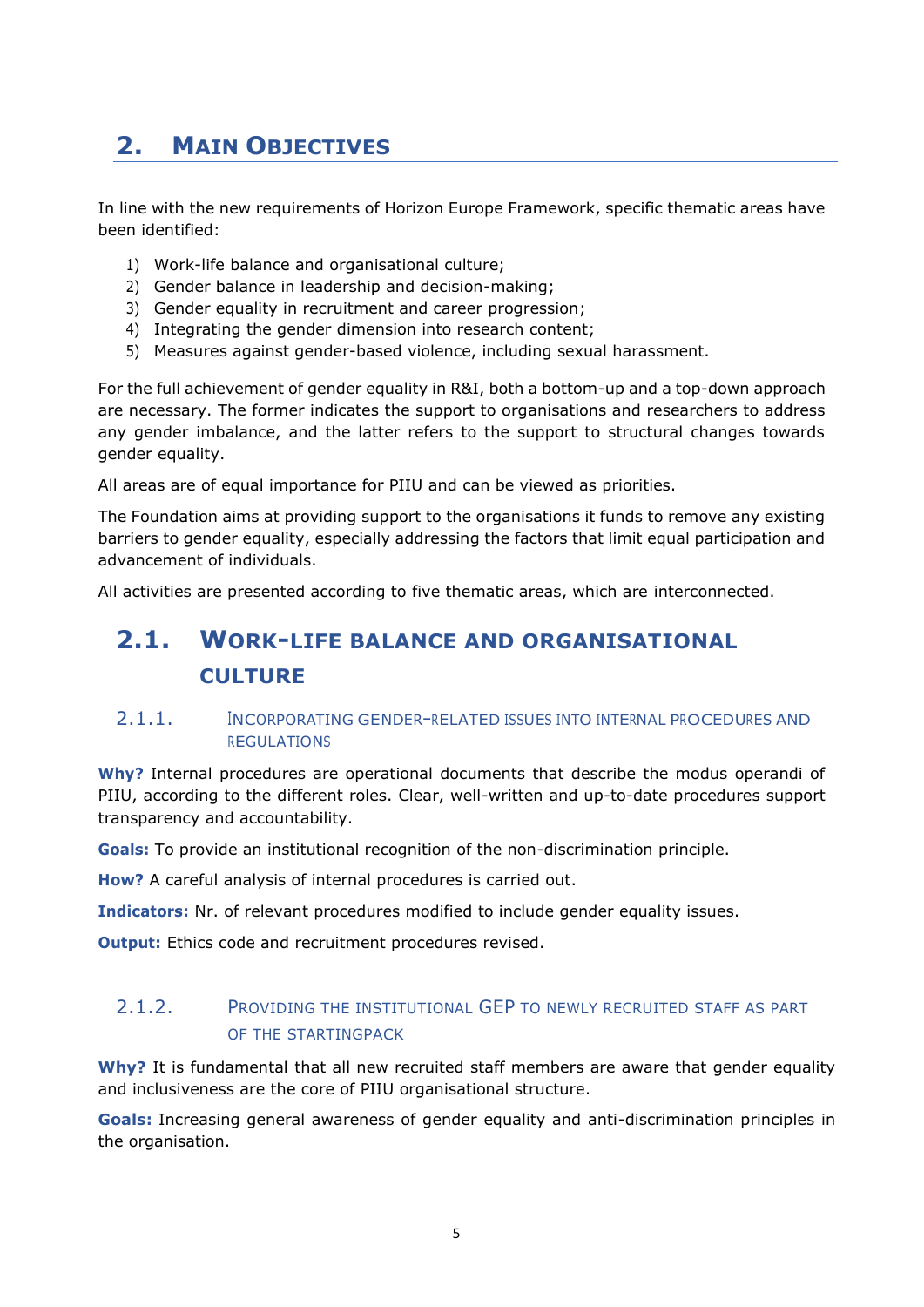**How?** Providing a copy of the GEP to the newly recruited staff, to be signed along with the ethics code at the moment of the start of the contract.

**Indicators:** Nr. of staff members who are provided with a copy of a GEP

**Output:** Inclusion of the GEP in the induction pack for newly recruited staff members.

#### 2.1.3. PROMOTING WORK-LIFE BALANCE AS AN IMPROVED APPROACH TO WORK

<span id="page-5-0"></span>**Why?** Reaching a balance between work and personal life can lead to significant improvements in productivity, a lower risk of burnout and a greater sense of well-being.

**Goals:** Adopting an internal procedure for remote work to allow all staff member to benefit from it.

**How?** Establishing a procedure regulating remote working.

**Indicators:** Nr. of staff members benefitting from remote working arrangements.

**Output:** The remote work arrangements have demonstrated to be extremely useful and well managed by all staff members. A new regulation is being elaborated.

### <span id="page-5-1"></span>**2.2. GENDER BALANCE IN LEADERSHIP AND DECISION-MAKING**

#### <span id="page-5-2"></span>2.2.1. ELABORATING A POSITION PAPER ON GENDER EQUALITY IN RESEARCH, WITH A FOCUS ON GENDER EQUALITY PLANS AND GENDER MEDICINE.

**Why?** It is fundamental to raise awareness on the topic of gender equality in research and the importance of Gender Equality Plans, especially since they are becoming an essential condition to apply for funding. Also, it is important that the scientific community realises that gender equality is also a critical condition for excellent research.

**Goals:** Raising awareness on gender equality issues and providing guidance the new GEP requirements. The elaboration of a GEP also requires the analysis of a wide amount of data on gender representation, that can lead to a reflection of the leadership structure of an organisation.

**How?** Drafting a document (policy paper) which raises awareness among researchers, as well as the wider scientific community and the regional stakeholders. Supporting an open and transparent data collection on gender representation in the life sciences organisations.

**Indicators:** Nr. of downloads/visualisations of the position paper.

<span id="page-5-3"></span>**Output:** Publication of the position paper in order to reach a large audience.

### **2.3. GENDER EQUALITY IN RECRUITMENT AND CAREER PROGRESSION**

<span id="page-5-4"></span>2.3.1. DEVELOPING A TOOL FOR THE INTERNAL MONITORING OF GENDER RELATED DATA AND INDICATORS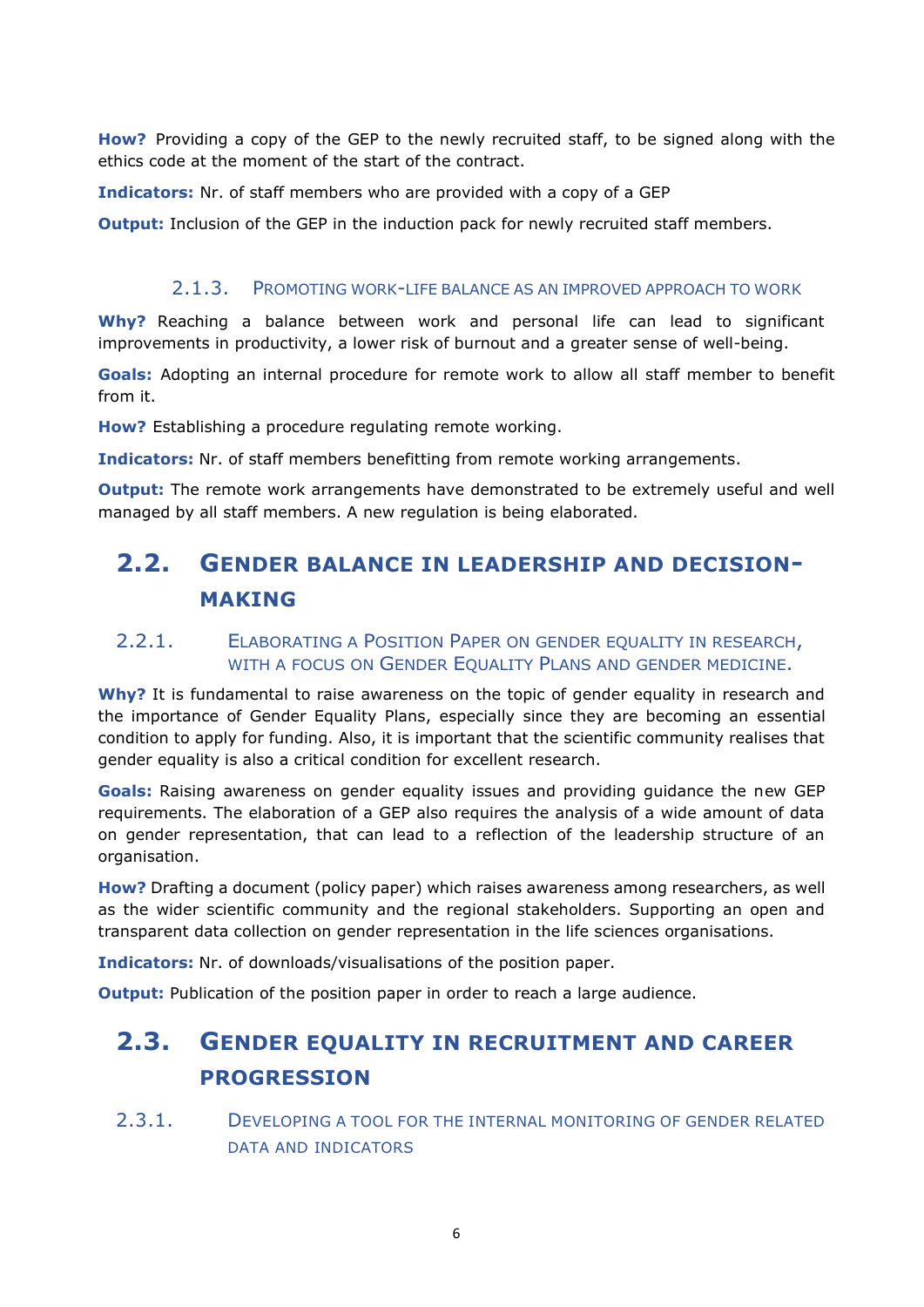**Why?** Collecting data on gender distribution can help reflecting on decision making processes, impacts on implementation of different activities, career progression for each staff member.

**Goals:** Monitoring gender distribution in the different staff category and adopting corrective measures if needed.

**How?** Creating a monitoring tool constantly updated that reports data on the role, the level of career, the type of contract of PIIU staff. This document is managed by the administration officer and is available in a secure online folder.

**Indicators:** Constant update and monitoring of the tool.

**Output:** A management tool to monitor the gender distribution among all roles in PIIU.

#### <span id="page-6-0"></span>2.3.2. ESTABLISHING UNBIASED AND TRANSPARENT PROGRESSION AND DEVELOPMENT PATHS

**Why?** Establishing clear, unbiased and transparent objectives, based on the different roles, for each staff member, supports the engagement of employees. In addition, it offers the opportunity of a motivating conversation with the employer, that creates clarity about employees' performance and objectives.

**Goals:** Establishment of transparent criteria for progression and promotion.

**How?** Approving an institutional procedure that establishes clear criteria to define the objectives, the evaluation, the reward.

**Indicators:** Correct and regular implementation of the procedure by PIIU management.

**Output:** Approval of a procedure establishing objectives for each role. The achievement of the assigned objectives can lead to a financial reward.

### <span id="page-6-1"></span>**2.4. INTEGRATING THE GENDER DIMENSION INTO RESEARCH CONTENT**

#### <span id="page-6-2"></span>2.4.1. ORGANISATION OF A COMMUNITY OF PRACTICE (COP)

**Why?** In an area as important and encompassing as gender equality, especially in research, no organisation can work alone. This is why the creation of a CoP is necessary to gather stakeholders to work towards specific goals, exchanging ideas, discussing, identifying needs and challenges. The work of a CoP can lead to the elaboration of gender equality plans, strategies, actions, new forms of cooperation, and to the exchange of a plurality of perspectives.

**Goals:** The organisation of a Community of Practice to exchange experiences, to develop knowledge, for capacity building and know-how for gender equality.

**How?** Working with a CoP, on different topics, to build relationships, learn, develop best practices and identify areas of actions.

**Indicators:** Nr. of events (online/in person) organised with the CoP.

**Output:** Active participation in all meetings by stakeholders and PIIU staff. Increased interest among the scientific community and the stakeholders, that can lead to grant applications.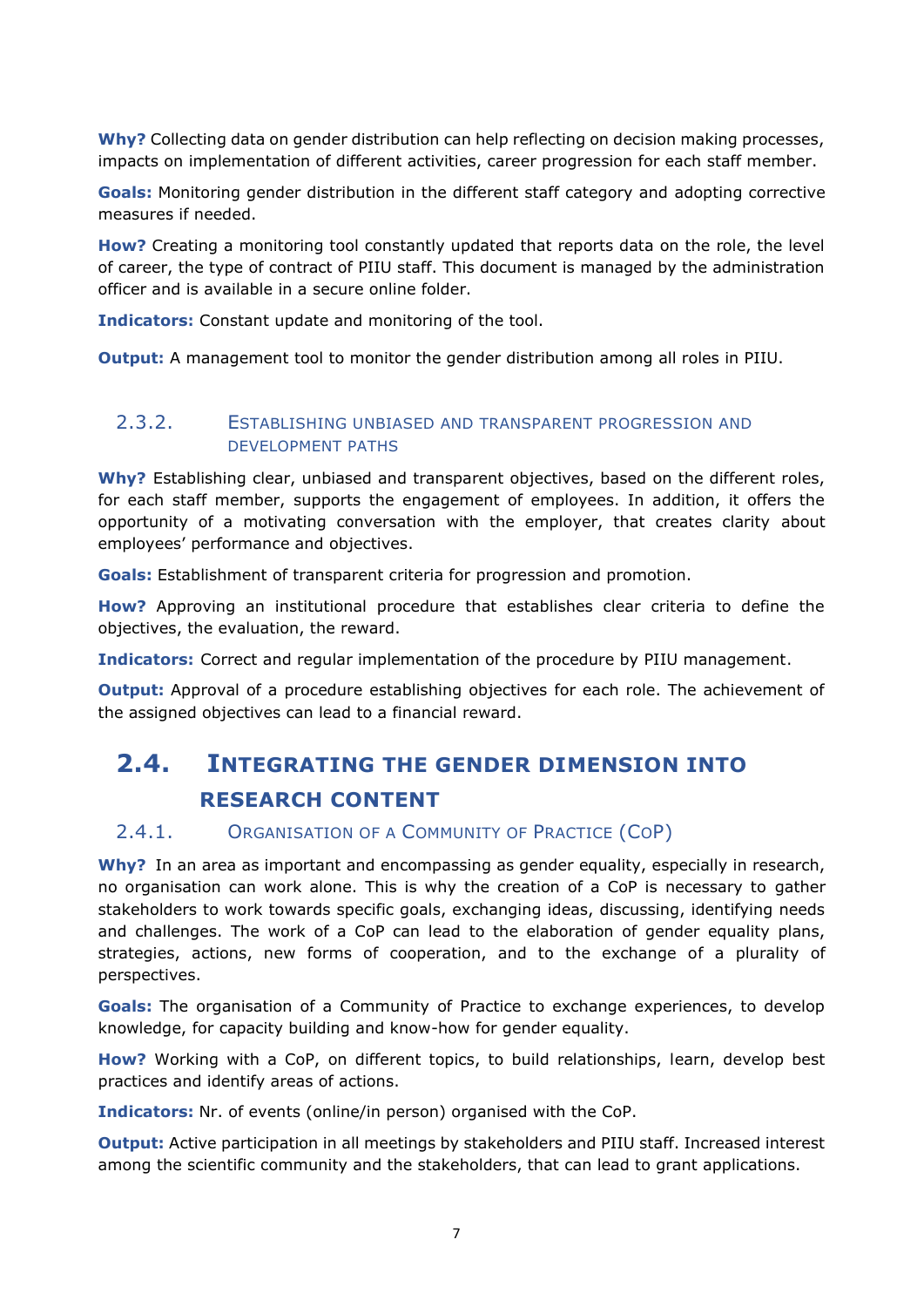#### <span id="page-7-0"></span>2.4.2. PROVIDING SUPPORT, AS RESEARCH FUNDING ORGANISATION (RFO), TO WOMEN'S CAREERS IN SCIENCE

**Why?** Data show a limited number of women in top management positions, both in academia and in healthcare institutions. This is also due to major difficulties in advancing in the career. Although this is changing, more needs to be done to increase the participation of women in research, encouraging their participation in grant applications and in research projects.

**Goals:** Supporting women's careers in science, increasing the number of women PIs, encouraging a more gender equal research.

**How?** Including in PIIU Calls for Proposals and on its institutional website a sponsorship to applications from female researchers (i.e., compulsory minimum number of women PIs in collaborative projects, requesting the submission of a GEP together with the applications, including in PIIU Calls for Proposals specific measures for maternity/paternity leave).

**Indicators:** Nr. of women PIs applying for funding; Nr. of women PIs awarded funding.

**Output:** Increased participation of women PIs in research projects, including women with children.

#### <span id="page-7-1"></span>2.4.3. COLLECTING DATA ON GENDER REPRESENTATION AMONG PIS IN FUNDED PROJECTS

**Why?** To verify the impact of gender equality measures applied by PIIU, it is necessary to pay attention on sex-disaggregated data on number of applicants, number of grants allocated, success rate of applicants.

**Goals:** Analysing of gender gaps in research funding, additional and tailored actions canbe drafted and implemented to promote gender equal participation.

**How?** Creating a database to keep track of gender representation among PIs in applications and in funded projects**.**

**Indicators:** % of women PIs, monitoring of any changes in response to new actions implemented.

**Output:** A database, collecting all projects results disaggregated by sex, has been created and it is constantly updated.

#### <span id="page-7-2"></span>2.4.4. COLLECTING INFORMATION ON GENDER POLICIES IN PLACE IN THE APPLICANT AND FUNDED INSTITUTIONS

**Why?** In light of the growing importance of gender equality in research, also given the upcoming requirements of a GEP to apply for EU funding, it is important to monitor how gender policies are adopted and implemented in the organisations and institutions who apply for funding to PIIU.

**Goals:** Monitoring the development of gender policies in the stakeholder organisations applying for funding to PIIU. Awareness raising among the scientific community through presentations of the Calls and the results of the survey.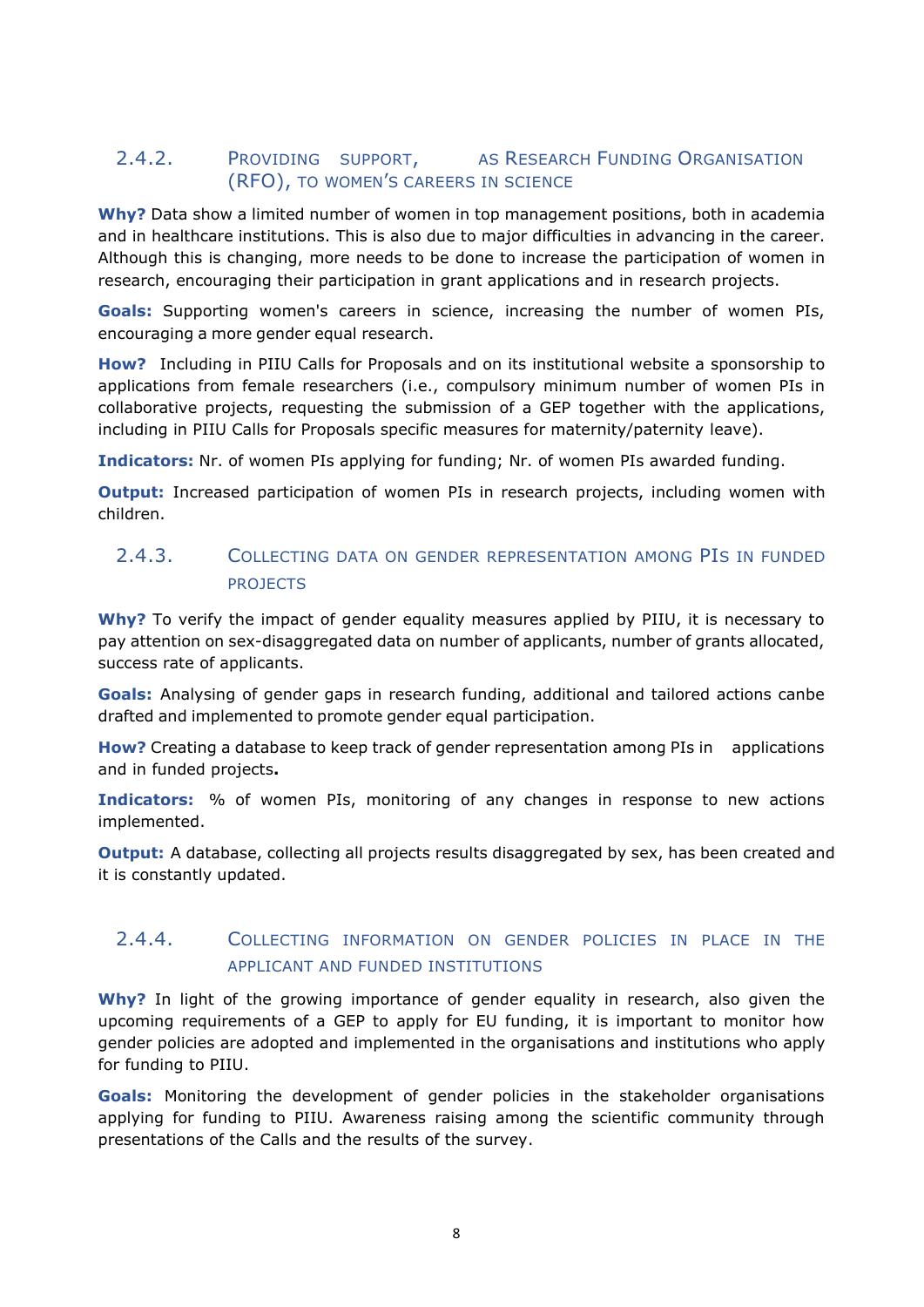**How?** Collecting data on gender representation in research and healthcare institutions through a survey. Following the survey sent to applicants participating to a Regional Call for proposals in 2018, PIIU is working on a more detailed survey structure.

**Indicators:** Nr. of surveys completed and submitted together with the project proposals.

**Output:** In 2018 100% applicants replied to the survey, and two organizations submitted their GEP (in one case it was elaborated specifically to participate to the PIIU call). A new survey, more structured according to applicant's organisations, will be elaborated. A report on gender related data (nr. of women PIs, nr. of women Full professors/in leading roles, etc.) will then be realised.

#### <span id="page-8-0"></span>2.4.5. INCLUDING IN THE CALL TEXTS A FOCUS ON SEX AND GENDER IN THE CONTENT OF THE RESEARCH

**Why?** For a long time, gender equality in research has been intended as gender balancein research team. However, with the development of the studies in the field of gender medicine or gender-specific medicine, it is becoming necessary to consider the biological differences between females and males and also the gender differences, meant as the result of sociocultural processes. The attention to sex and gender differences is strictly linked to the implementation of personalised medicine.

**Goals:** Raising awareness on sex and gender differences in research. Specifically, all researchers and professionals involved in research should be aware and consider, starting from the research design stage, how health conditions differ between men and women, and how they affect measures for prevention, clinical signs, therapeutic approach, psychological and social issues.

**How?** Introducing specific reference to "*gender in research activities*" and "*sex/gender analysis*" in the application form. Organising specific training for researchers.

**Indicators:** Nr. of training organised and nr. of participants involved, evaluation of gender issues included in research activities.

**Output:** Raised awareness on sex and gender differences in research, a more inclusive research environment.

#### <span id="page-8-1"></span>2.4.6. PROMOTING GENDER EQUALITY AWARENESS AMONG THE PEER REVIEWERS

**Why?** Sex and gender differences represent a crucial issue in designing a good research study, but are often overlooked in research design, study implementation and scientific reporting, as well as in general science communication. This leads to a limited generalizability of research results and findings, with limited successful application into clinical practice, especially for women, but also for men.

**Goals:** Peer reviewers are scientists whose responsibility is to evaluate the quality of a research project and, consequently, to allow a research project to be funded. It is fundamental that elements of sex and gender are adequately addressed and properly evaluated, and that reviewers are aware of the relevance of these aspects.

**How?** Providing a guidance document to reviewers, focusing on the correct use of words to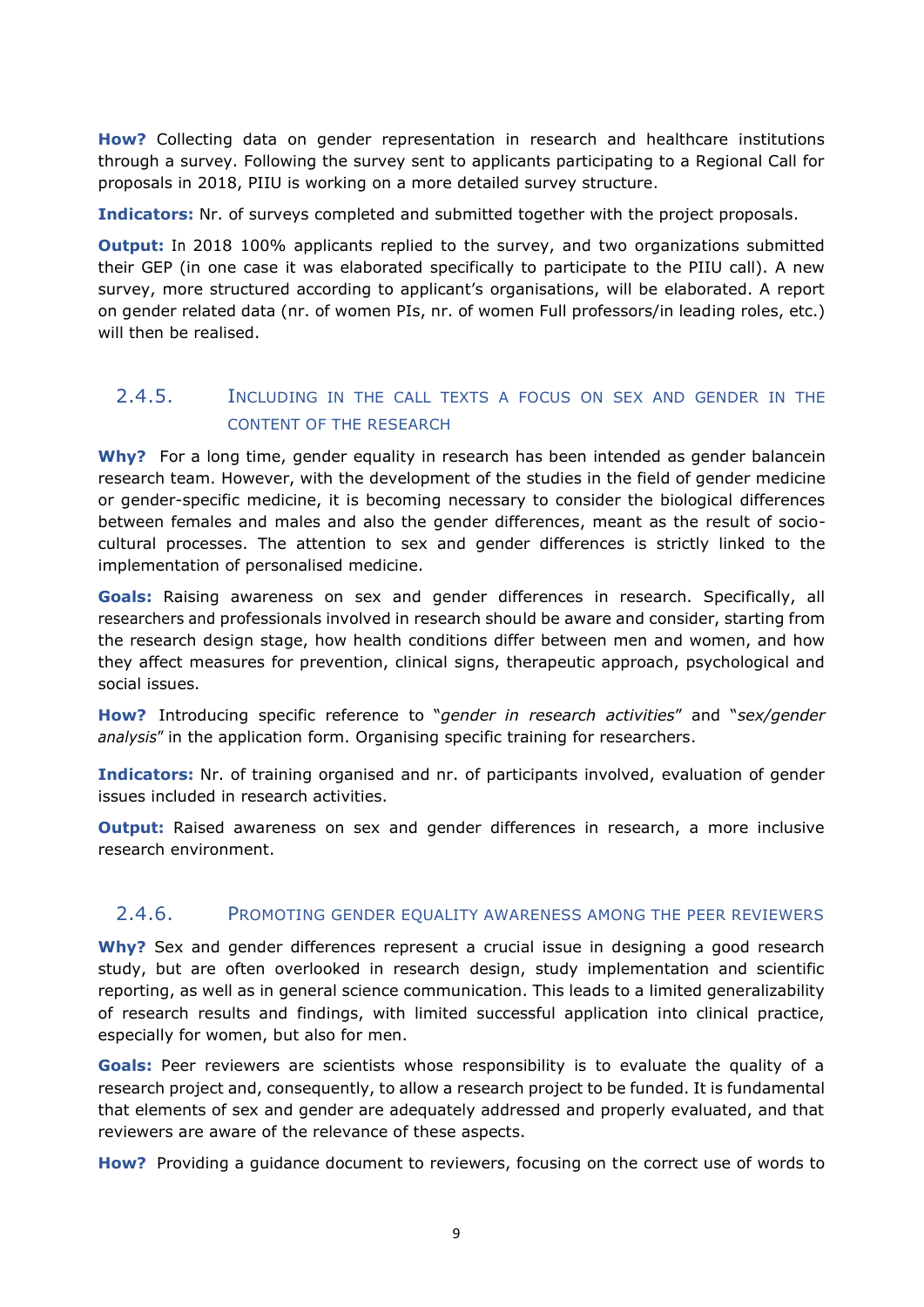describe sex and gender, and on how these elements are described in the proposal. Reviewers are also asked to take into account in their evaluation the gender composition of the research team.

**Indicators:** Approval of a guidance document that reports information of how to evaluate gender equality in research and a well balance composition of a research team.

**Output:** Guidelines for reviewers have been developed, formally approved by the General Director and distributed.

## <span id="page-9-0"></span>**2.5. MEASURES AGAINST GENDER-BASED VIOLENCE, BULLYING AND HARASSMENT, INCLUDING SEXUAL HARASSMENT**

#### <span id="page-9-1"></span>2.5.1. ADOPTING SPECIFIC POLICIES TO CONTRAST GENDER-BASED VIOLENCE, BULLYING AND HARASSMENT, INCLUDING SEXUAL HARASSMENT

**Why?** Gender violence, as well as situations of bullying and harassment, are complex issues that occur in different situations and environments, including research organisations and research funding organisations. Often, these issues are not properly acknowledged or addressed, leading the victims to feel more isolated, let alone discriminated.

**Goals:** Raising awareness on these issues within PIIU staff and among the stakeholder organisations (hospitals, research institutions, universities, policy makers), introducing policies to tackle these issues into internal documents and procedures.

**How:** Including a gender perspective in internal policies and in the actions, including training, towards the Community of Practice and the scientific community, to prevent situations of gender-based violence, including sexual harassment, mobbing and bullying. The General Director, with the support of the Equality coordinator, is required to ensure that all staff and collaborating institutions are aware of PIIU Gender equality policies.

**Indicator:** Update of the internal regulation on the human resources management to include a definition of gender-based violence, bullying and harassment, including sexual harassment.

**Output:** Dissemination of the updated human resources management regulation. All episodes of gender-based violence, bullying and harassment shall be reported to Director (or otherwise to the Board of Directors, should the Director be directly involved) who is in charge of remedying a possible situation, including by establishing formal disciplinary actions.